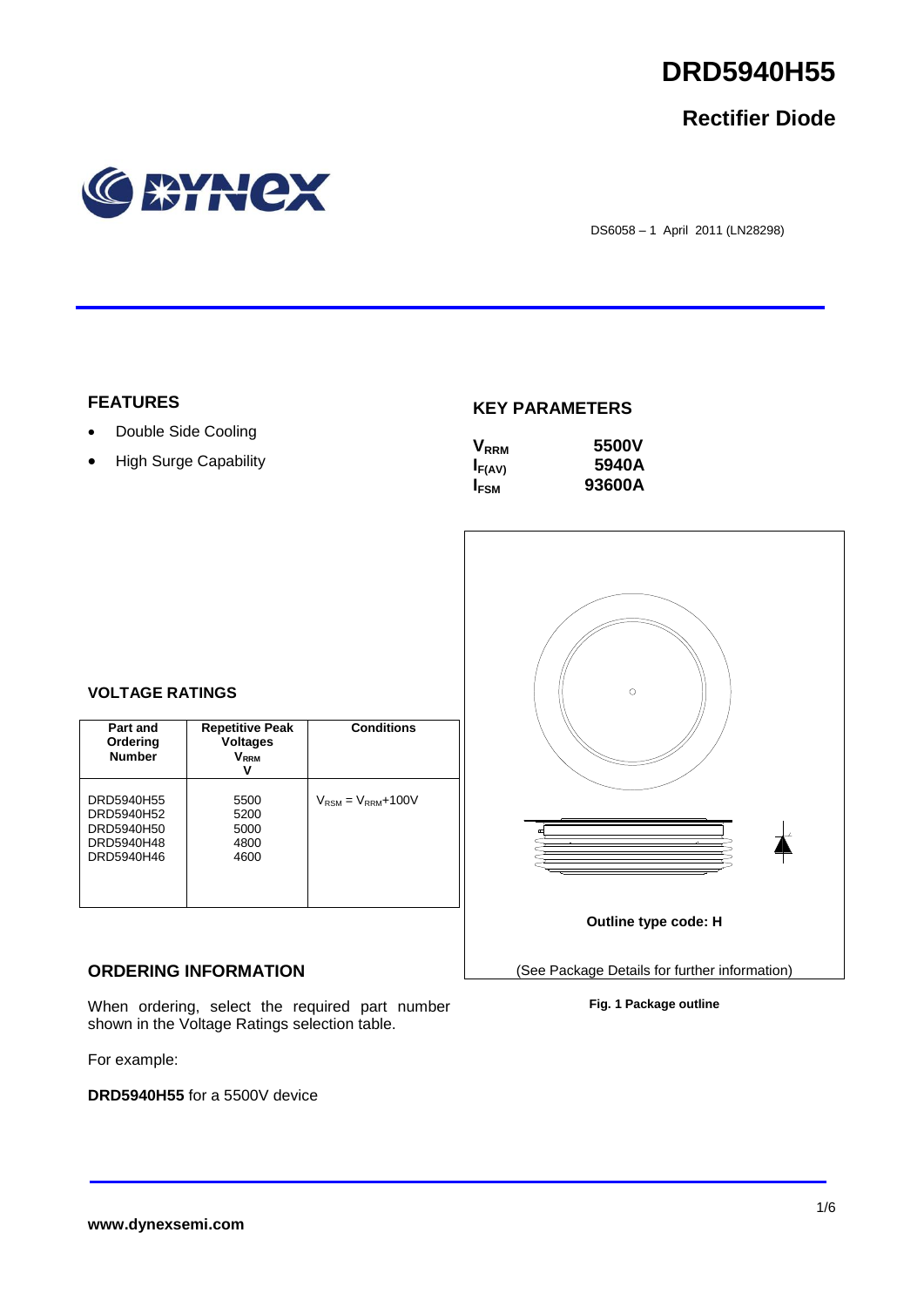

## **CURRENT RATINGS**

**Tcase = 75°C unless stated otherwise**

| Symbol              | <b>Parameter</b>                     | <b>Test Conditions</b>   | Max.  | <b>Units</b> |  |  |
|---------------------|--------------------------------------|--------------------------|-------|--------------|--|--|
|                     | Double Side Cooled                   |                          |       |              |  |  |
| $I_{F(AV)}$         | Mean forward current                 | Half wave resistive load | 7640  | A            |  |  |
| I <sub>F(RMS)</sub> | <b>RMS</b> value                     | -                        | 11990 | A            |  |  |
| IF.                 | Continuous (direct) on-state current | -                        | 10800 | A            |  |  |

## **Tcase = 100°C unless stated otherwise**

| Symbol              | <b>Parameter</b>                     | <b>Test Conditions</b>   | Max. | <b>Units</b> |  |  |
|---------------------|--------------------------------------|--------------------------|------|--------------|--|--|
|                     | <b>Double Side Cooled</b>            |                          |      |              |  |  |
| $I_{F(AV)}$         | Mean forward current                 | Half wave resistive load | 5940 | Α            |  |  |
| I <sub>F(RMS)</sub> | <b>RMS</b> value                     | $\overline{\phantom{0}}$ | 9330 | A            |  |  |
| IF                  | Continuous (direct) on-state current | ۰                        | 8400 | A            |  |  |

## **SURGE RATINGS**

| Symbol      | <b>Parameter</b>                        | <b>Test Conditions</b>                            | Max.  | <b>Units</b>      |
|-------------|-----------------------------------------|---------------------------------------------------|-------|-------------------|
| <b>IFSM</b> | Surge (non-repetitive) on-state current | 10ms half sine, $T_{\text{case}} = 150^{\circ}$ C | 93.6  | kA                |
| $l^2t$      | I <sup>'</sup> t for fusing             | $V_R = 0$                                         | 43.81 | MA <sup>2</sup> s |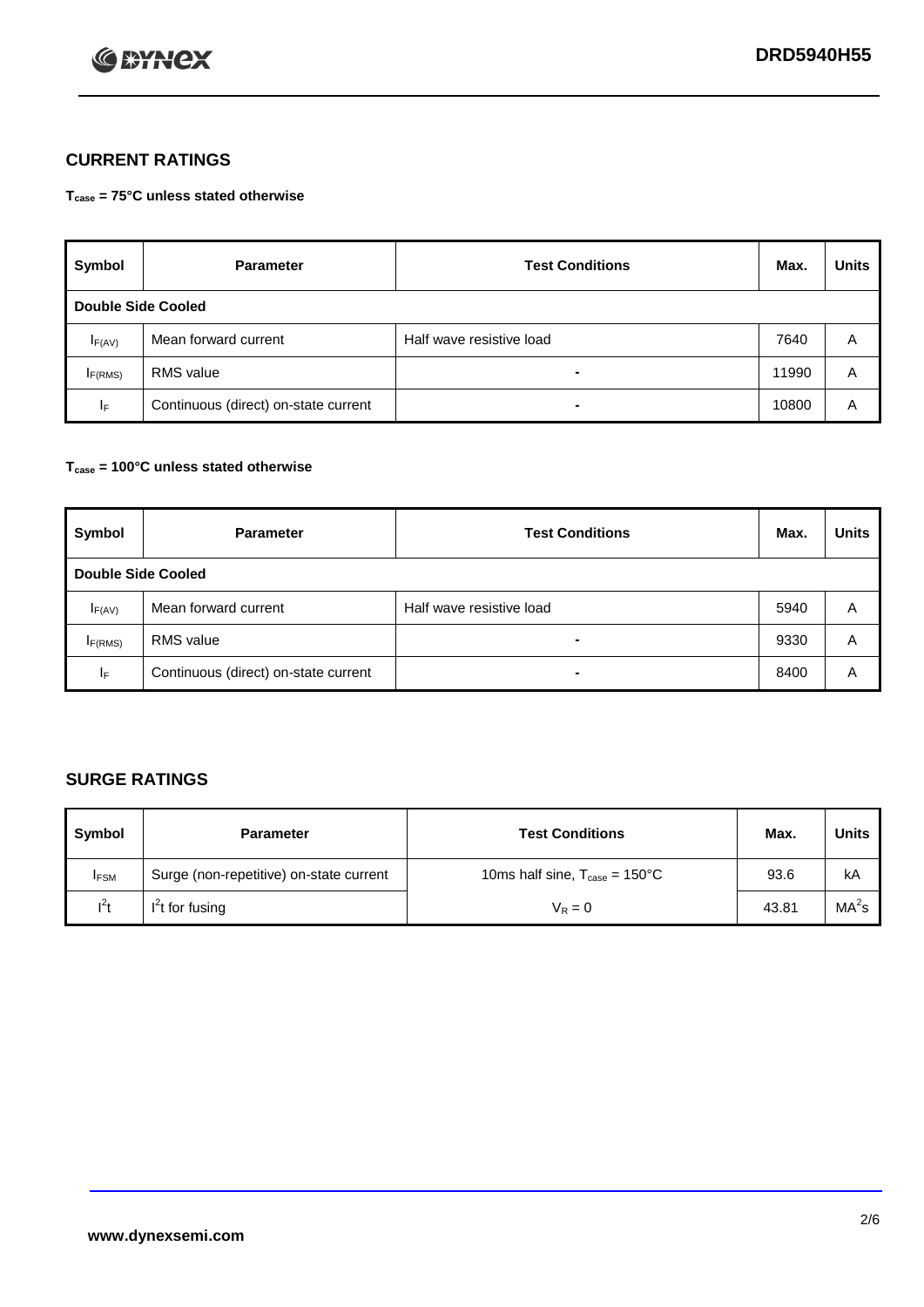## **THERMAL AND MECHANICAL RATINGS**

| Symbol           | <b>Parameter</b>                      | <b>Test Conditions</b>                      |    | Min.  | Max.   | <b>Units</b> |
|------------------|---------------------------------------|---------------------------------------------|----|-------|--------|--------------|
| $R_{th(j-c)}$    | Thermal resistance - junction to case | Double side cooled                          | DC |       | 0.004  | °C∕W         |
| $R_{th(c-h)}$    | Thermal resistance – case to heatsink | Double side cooled                          | DC |       | 0.0008 | °C/W         |
| $T_{\rm vj}$     | Virtual junction temperature          | Blocking V <sub>DRM</sub> / <sub>VRRM</sub> |    | -40   | 150    | °C           |
| $T_{\text{stg}}$ | Storage temperature range             |                                             |    | $-40$ | 160    | °C           |
| $F_m$            | Clamping force                        |                                             |    | 110   | 130    | kN           |

## **CHARACTERISTICS**

| Symbol                   | <b>Parameter</b>     | <b>Test Conditions</b>                           | Min.           | Max.  | <b>Units</b> |
|--------------------------|----------------------|--------------------------------------------------|----------------|-------|--------------|
| $\mathsf{V}_\mathsf{FM}$ | Forward voltage      | At 6000A peak, $T_{\text{case}} = 150^{\circ}$ C |                | 1.26  | V            |
| <b>I</b> <sub>RM</sub>   | Peak reverse current | At $V_{DRM}$ , $T_{case} = 150^{\circ}$ C        | ۰              | 600   | mA           |
| $Q_{\rm S}$              | Total stored charge  | $I_F = 4000A$ , dl <sub>RR</sub> /dt = 10A/us    | $\blacksquare$ | 9000  | μC           |
|                          |                      | $T_{\text{case}} = 150^{\circ}$ C, $V_R = 100V$  |                |       |              |
| V <sub>TO</sub>          | Threshold voltage    | At $T_{vi} = 150^{\circ}$ C                      | $\blacksquare$ | 0.80  | V            |
| $r_{\text{T}}$           | Slope resistance     | At $T_{vi} = 150^{\circ}$ C                      | ۰              | 0.076 | $m\Omega$    |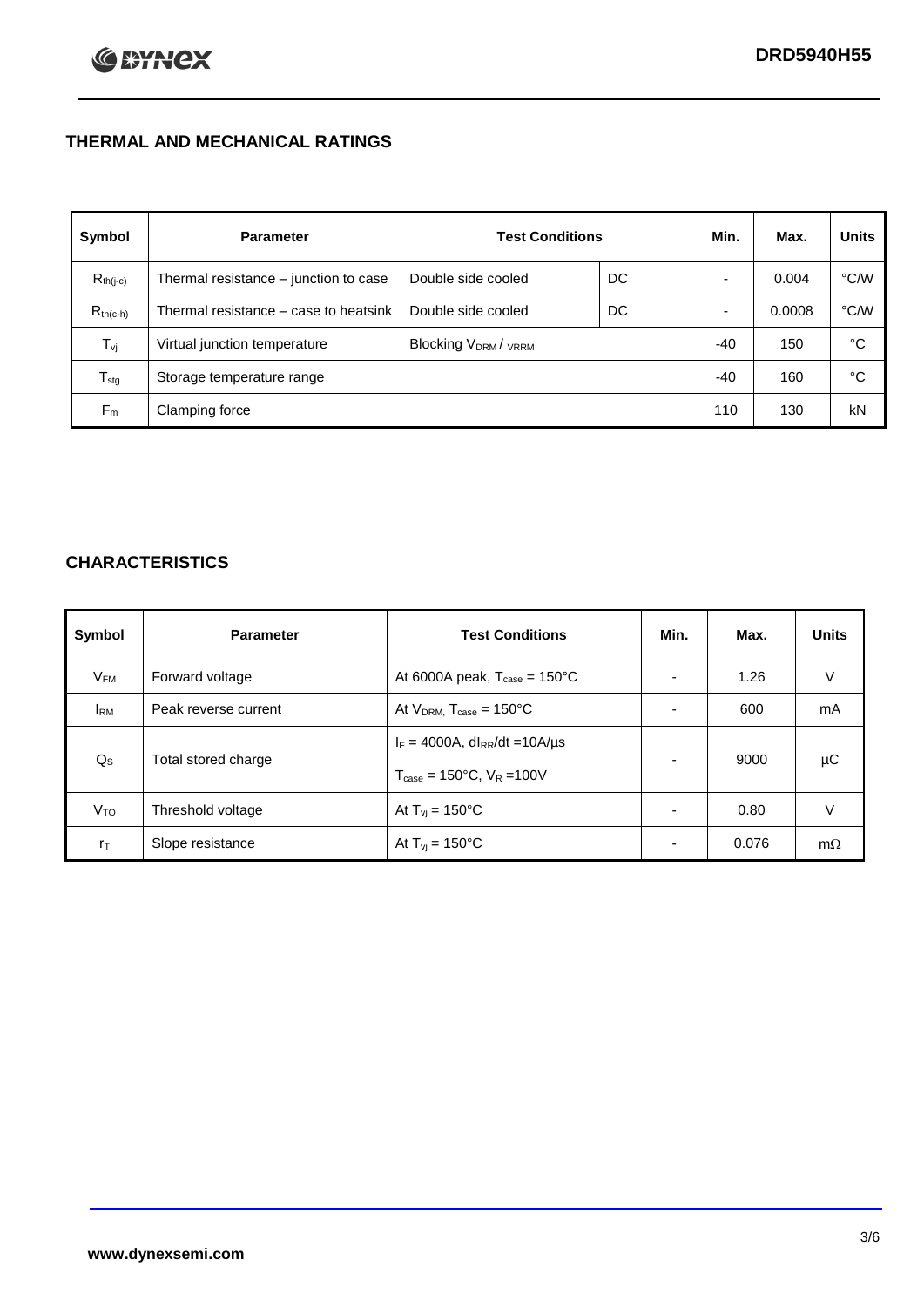# **C BYNCX**

## **CURVES**



### **Fig.2 Maximum forward characteristics Fig.3 Dissipation curves**



**junction to case**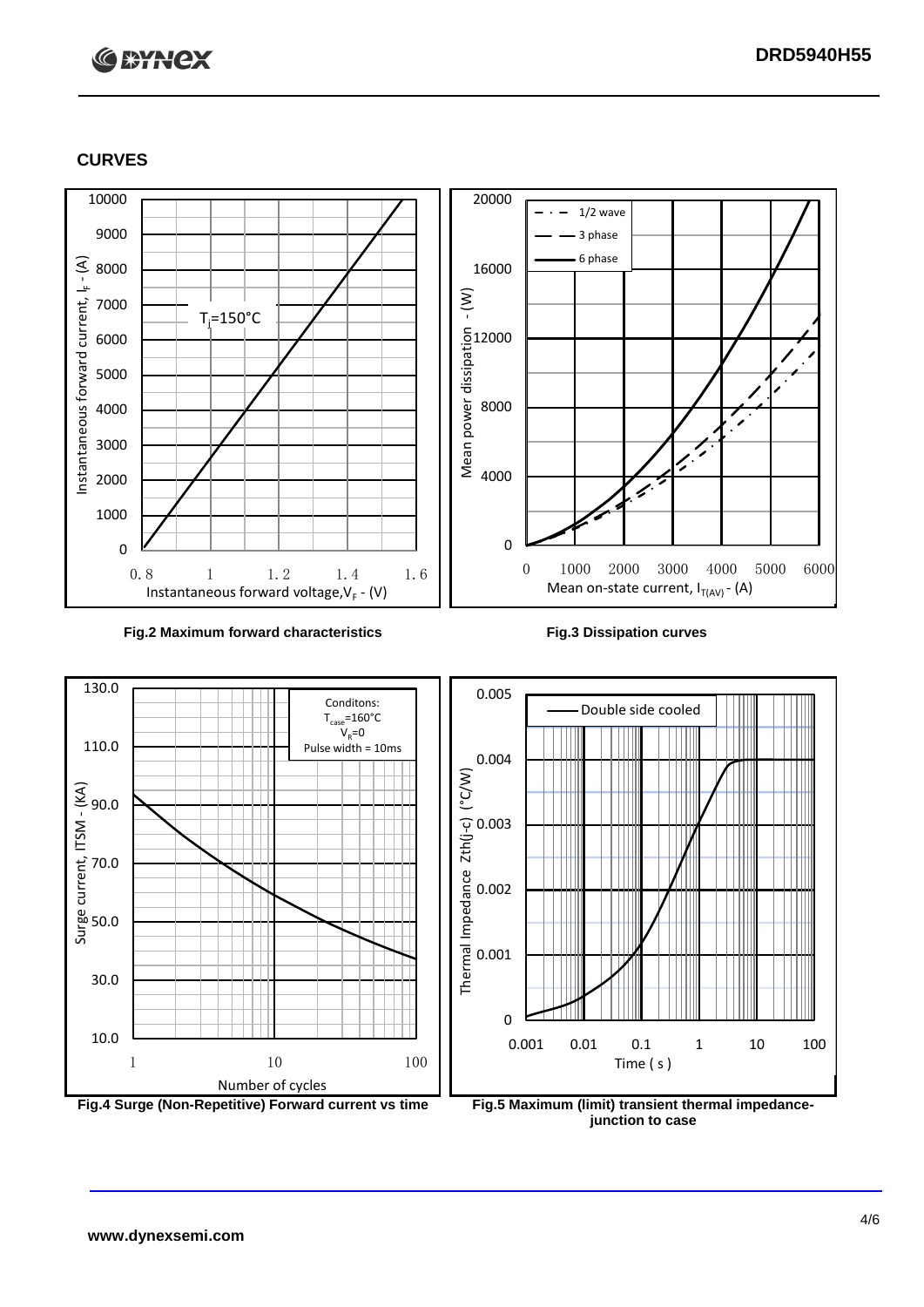

## **PACKAGE DETAILS**

For further package information, please contact Customer Services. All dimensions in mm, unless stated otherwise. DO NOT SCALE.



## **Note:**

Some packages may be supplied with gate and or tags.